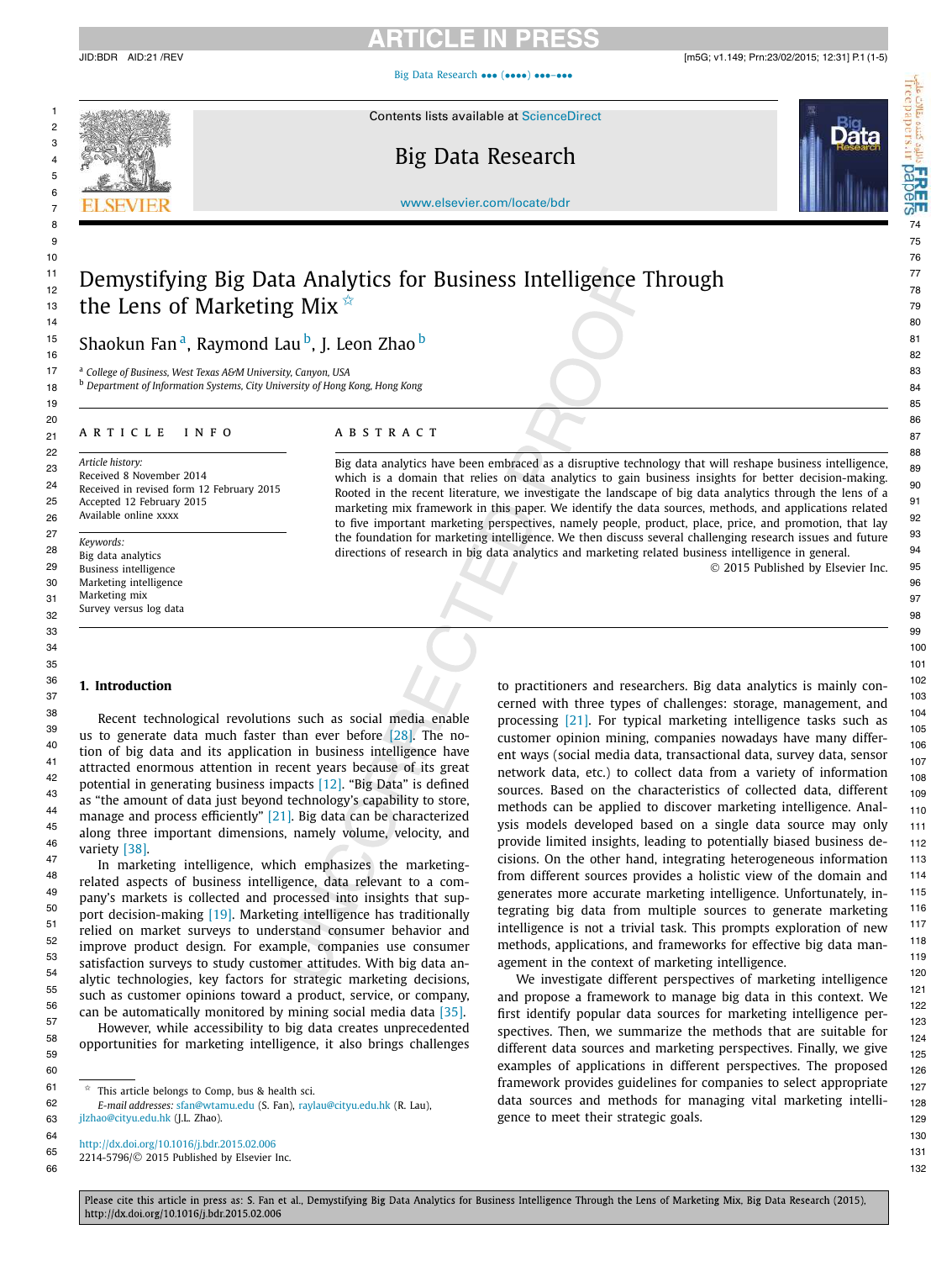2 *S. Fan et al. / Big Data Research* ••• *(*••••*)* •••*–*•••



23 89 **Fig. 1.** A marketing mix framework for big data management.

### **2. A big data management framework**

27 The marketing mix framework is a well-known framework that a tion into a useful summary form" [\[10\].](#page-3-0) Firms use surveys to col-  $\,$  93  $\,$ <sub>28</sub> identifies the principal components of marketing decisions, and it and the tect data for various purposes, such as understanding customers' <sub>94</sub> 29 has dominated marketing thought, research, and practice [\[6\].](#page-3-0) Bor- preferences and behaviors. For example, Apple has sent surveys 95  $_{30}$  den [5] has been recognized as the first to use the term "marketing bota to customers who recently purchased an iPhone to gain feedback betwork.  $_{31}$  mix" and he proposed a set of 12 elements. McCarthy [29] re- about their purchase and their experience with the product [\[16\].](#page-3-0)  $_{97}$ <sub>32</sub> grouped Borden's 12 elements to four elements or 4Ps, namely Log data is generated by information systems that capture trans- se 33 product, price, promotion, and place. The 4P model has been con-actional records and user behavior [20]. For example, Walmart has ag  $_{34}$  sidered to be most relevant for consumer marketing. However, it started to explore analyzing social media data to gain customer  $\,$   $_{100}$ <sub>35</sub> has been criticized as being a production-oriented definition of popinions about the company or a particular product [7]. Log data 101 <sub>36</sub> marketing, and researchers proposed a fifth P (people) [\[18\].](#page-3-0) We and survey data can be different in terms of size, quality, fre- 102 37 adopt the 5P model of the marketing mix framework in this paper quency, objectives, contents, and processing techniques [37]. The 103 <sub>38</sub> because these perspectives play critical roles in developing suc- two data collection methods complement each other in various 104 39 105 business contexts. Surveys can be useful when we want to collect The marketing mix framework is a well-known framework that den [\[5\]](#page-3-0) has been recognized as the first to use the term "marketing mix" and he proposed a set of 12 elements. McCarthy [\[29\]](#page-4-0) recessful marketing strategies in the information age.

40 In this paper, we propose a marketing mix framework to man- data on phenomena that cannot be directly observed. Log data are 106  $_{\rm 41}$  age big data for marketing intelligence. This model classifies the preferred when real-time conclusions about users' actual behavior  $_{\rm 107}$ 42 research in marketing intelligence into five perspectives accord- are required. The two methods can be combined when we want 108 43 ing to the marketing mix framework. Further, we identify common to study the relationship between user intention and user behav- 109 44 data, methods, and applications in each perspective and high- ior. There are advantages and disadvantages to both methods, and 110 45 light the dominating big data characteristic with respect to each we believe big data management should take both methods into 111 46 112 perspective. This framework provides guidelines for marketing 47 113 decision-making based on big data analytics. Fig. 1 is an overview 48 of the proposed big data management framework for marketing 2.2. Methods 2008 and the proposed big data management framework for marketing 2.2. Methods 49 115 intelligence. First, data from various sources are retrieved and uti-50 116 lized to generate vital marketing intelligence. Second, a variety of <sup>51</sup> analytics methods are applied to convert raw big data to actionable for marketing decision-making. Data mining techniques can help 117 52 118 marketing knowledge (intelligence). Finally, both data and meth-53 119 ods are combined to support marketing applications with respect 54 to each perspective of the marketing mix model. The state of the data mining literature, common data mining methods include the tate of the marketing mix model. In this paper, we propose a marketing mix framework to manresearch in marketing intelligence into five perspectives accordto each perspective of the marketing mix model.

### *2.1. Data*

58 124 Researchers use various methods to collect data, such as sur-<sup>59</sup> veys, interviews, focus groups, observations, and archives [\[2\].](#page-3-0) Note 2.3. Applications **125** 125 60 126 that data collection methods are different from research methods. <sup>61</sup> For example, experiments are a widely used research method in 2.3.1. Customer segmentation and customer profiling  $^{127}$ <sup>62</sup> marketing, but researchers rely on surveys, observations, or in- For effective marketing, it is essential to identify a specific <sup>128</sup>  $63$  terviews to collect experimental data [\[27\].](#page-4-0) Surveys and logs are group of customers who share similar preferences and respond  $129$  $64$  the two most common methods to acquire data for business in- to a specific marketing signal. Customer segmentation applications  $130$ <sup>65</sup> telligence [\[22\].](#page-3-0) A survey is defined as "collecting information in can help identify different communities (segments) of customers <sup>131</sup>  $66$  an organized and methodical manner about characteristics of in- who may share similar interests. Kim et al. [23] proposed cluster-  $132$ the two most common methods to acquire data for business in-

25 91 terest from some or all units of a population using well-defined 26 92 concepts, methods and procedures, and compiles such informalect data for various purposes, such as understanding customers' preferences and behaviors. For example, Apple has sent surveys Log data is generated by information systems that capture transactional records and user behavior [\[20\].](#page-3-0) For example, Walmart has started to explore analyzing social media data to gain customer opinions about the company or a particular product [\[7\].](#page-3-0) Log data and survey data can be different in terms of size, quality, frequency, objectives, contents, and processing techniques [\[37\].](#page-4-0) The two data collection methods complement each other in various preferred when real-time conclusions about users' actual behavior to study the relationship between user intention and user behavior. There are advantages and disadvantages to both methods, and we believe big data management should take both methods into consideration.

### *2.2. Methods*

55 121 association mining, classification, clustering, and regression [\[31\].](#page-4-0) 56 2.1. Data and the select appropriate data mining methods based on the select appropriate data mining methods based on the select appropriate data mining methods based on the select appropriate data mining methods based 57 **123 123 123 123 123 123 123 123 123 123 123 123 123 123 125 125** Marketing intelligence refers to developing insights from data for marketing decision-making. Data mining techniques can help to accomplish such a goal by extracting or detecting patterns or forecasting customer behavior from large databases. According to

### *2.3. Applications*

### *2.3.1. Customer segmentation and customer profiling*

For effective marketing, it is essential to identify a specific group of customers who share similar preferences and respond can help identify different communities (segments) of customers who may share similar interests. Kim et al. [\[23\]](#page-3-0) proposed cluster-

Please cite this article in press as: S. Fan et al., Demystifying Big Data Analytics for Business Intelligence Through the Lens of Marketing Mix, Big Data Research (2015), http://dx.doi.org/10.1016/j.bdr.2015.02.006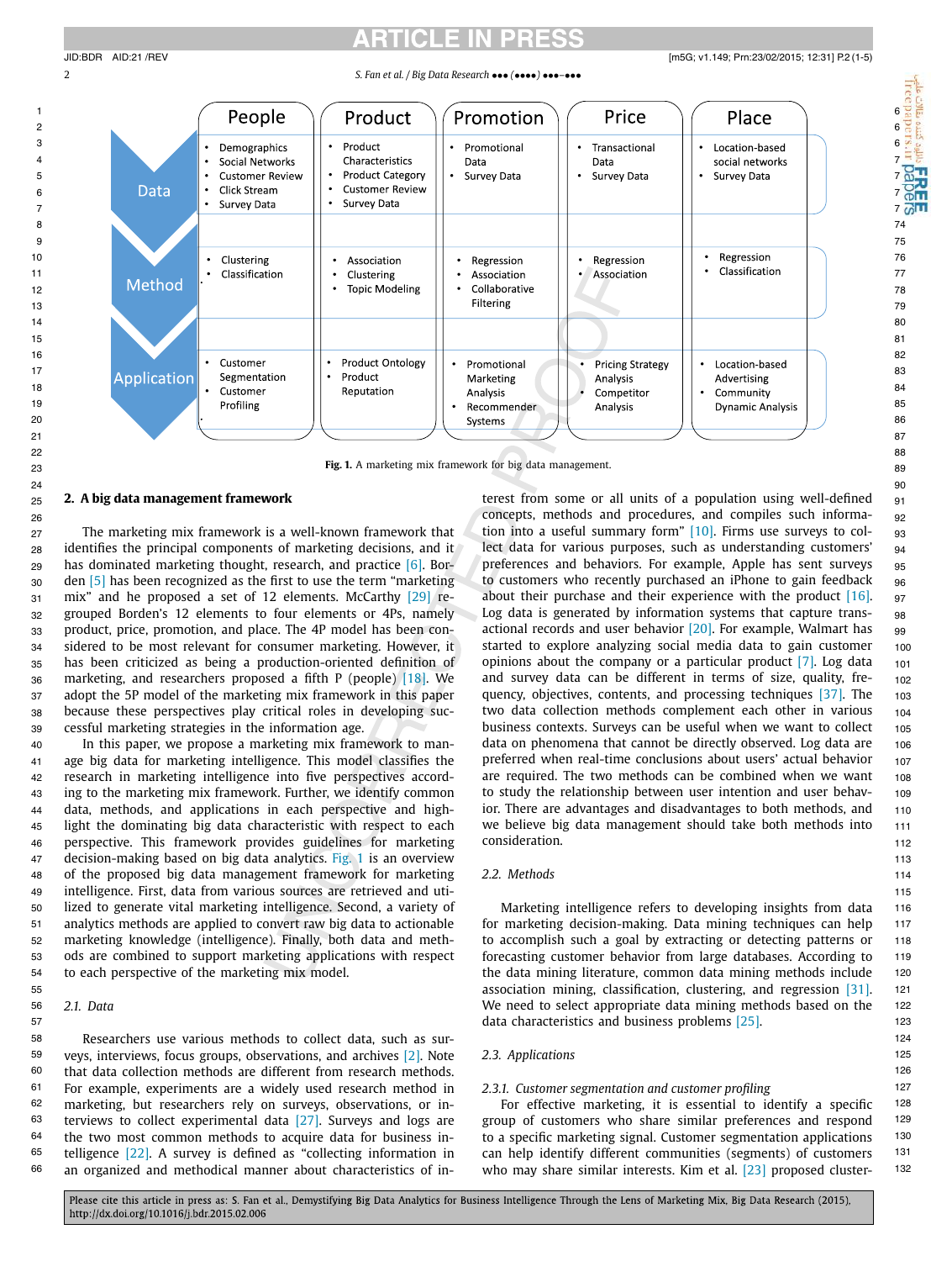<sup>1</sup> ing customer groups with respect to lifecycle characteristics. Usu- both customer reviews and promotions [26]. The authors found a <sup>2</sup> ally, various clustering and classification techniques are applied to substitute relationship between the WOM volume and coupon of- $^3$  customer segmentation and user profiling. However, customer seg- ferings, but a complementary relationship between WOM volume  $\frac{e}{2}$ 4 mentation is becoming increasingly challenging under a big data and keyword advertising. Promotional marketing analysis can also  $\frac{1}{\sqrt{2}}$ <sup>5</sup> environment. For instance, to differentiate among customer groups include factors from other perspectives, such as price and place.  $\frac{0.5}{0.5}$  $^6$  for telecommunication applications, it is necessary to analyze their for example, enabled by mobile technologies and location-based  $\frac{1}{100}$  $^7$  call data apart from their demographics [\[1\].](#page-3-0) The volume of call services, companies can use customers' location information to im-  $\omega^{\text{r}}$ 8 74 data is huge (e.g., the communication time between each pair of <sup>9</sup> customers on each day), and a variety of data should be taken into To improve product awareness and promote products to poten-<sup>10</sup> account (e.g., both qualitative demographic data and quantitative ital customers, recommender systems have been widely used in <sup>76</sup> 11 77 the e-commerce context [\[15\].](#page-3-0) User rating-based collaborative fil-<sup>12</sup> (e.g., one-to-one marketing), we are not talking about identifying tering methods or content-based association mining methods are  $78$ <sup>13</sup> groups of similar customers, but the "profiling" of each individual commonly applied to develop recommender systems. However, ex- <sup>79</sup> <sup>14</sup> customer such that the most suitable products/services are mar-<br><sup>14</sup> customer such that the most suitable products/services are mar-<br> <sup>15</sup> keted to the most appropriate individual given a steam of customer user ratings, the general computational complexity of a collabora- <sup>81</sup> <sup>16</sup> service consumption data generated in real-time [1]. Therefore, it is quite challenging to <sup>82</sup> ally, various clustering and classification techniques are applied to customer segmentation and user profiling. However, customer segmentation is becoming increasingly challenging under a big data environment. For instance, to differentiate among customer groups account (e.g., both qualitative demographic data and quantitative call records). In fact, for the most fine-grained targeted marketing (e.g., one-to-one marketing), we are not talking about identifying groups of similar customers, but the "profiling" of each individual customer such that the most suitable products/services are marservice consumption data generated in real-time [\[1\].](#page-3-0)

### *2.3.2. Product ontology and product reputation management*

<sup>20</sup> utation via survey data, Morinaga et al. [30] developed an auto- settings. This is the reason why "velocity" is one of the most chal-  $^{86}$ <sup>21</sup> matic framework to monitor the reputation of a variety of products lenging issues for the "promotion" perspective in the context of  $87$ <sup>22</sup> by mining Web contents. Clustering and association mining tech-<br><sup>22</sup> by mining Web contents. Clustering and association mining tech-<br> $\frac{1}{2}$  marketing intelligence.  $^{23}$  biques are among the most common methods employed to support  $^{85}$ <sup>24</sup> reputation management applications. More recently, Di et al. [\[14\]](#page-3-0)  $2.3.4$ . Pricing strategy and competitor analysis <sup>25</sup> proposed a reputation management method which not only mines There has been much research on what pricing strategies man- <sup>91</sup> <sup>26</sup> text-based reputation data from the Web but also considers the agers should follow under various situations. Traditionally, empir- <sup>92</sup> <sup>27</sup> graphical images of products posted to the Web. Nevertheless, by cal research on pricing strategies uses survey data and regression <sup>93</sup> <sup>28</sup> the time of this writing, twenty billion images have been uploaded methods. For example, researchers used a national mail survey to <sup>94</sup> <sup>29</sup> to Instagram.<sup>1</sup> Given such an extraordinary size of images archived study the determinants of pricing strategies [32]. They found dif- $^{30}$  online, it is extremely challenging to analyze the sheer volume of terent pricing strategies are preferred under different marketing  $^{96}$ <sup>31</sup> images for product reputation management, not to mention the situations. The growth of e-commerce has made price informa- <sup>97</sup> <sup>32</sup> variety of formats of source data (e.g., text versus images). To tion available on websites and researchers started using log data  $98$  $^{33}$  carry out an automatic analysis of the textual comments posted to study pricing strategy in e-commerce websites. For example, a  $^{99}$  $34$  to the Web for product reputation management, it is essential recent study uses a method to estimate demand levels from sales  $100$  $35$  to develop a rich computer-based representation of product in-<br> $\frac{101}{2}$  rank and derive demand elasticity, variable costs, and the optimal-<sup>36</sup> formation for subsequent product reputation analysis. Recently, an ity of pricing choices directly from publicly available e-commerce <sup>102</sup> <sup>37</sup> automated product ontology mining method that is underpinned data [\[17\].](#page-3-0) Based on the data derived from various log data sources, <sup>103</sup>  $38$  by latent topic modeling has been explored to build product on-<br>they can study the optimality of price discrimination. While re-  $104$  $39$  tologies based on textual descriptions of products extracted from gression methods are widely used for price prediction applications,  $105$ <sup>40</sup> online social media [24]. The automatically constructed product association mining methods are applied to competitor analysis ap-<br>100 <sup>41</sup> ontologies can be used as the basis to support product reputation plications. An automated competitor analysis application does not  $107$ <sup>42</sup> management applications and other marketing intelligence appli-<br>simply identify the potential competitors of a company; it also 108 <sup>43</sup> cations. However, given the computational complexities involved effectively discovers the potentially competitive products and the  $105$ <sup>44</sup> in automated product ontology extraction from online social me-<br>product contexts [\[3\].](#page-3-0) This type of application has proven useful to  $110$ <sup>45</sup> dia, new computational methods must be developed to cope with facilitate the "price" aspect of the marketing mix model. However,  $111$ <sup>46</sup> the volume, velocity, and variety issues of big social media data. The sheer volume of product pricing information on the Web has  $112$ To alleviate the shortcoming of retrieving limited product reputation via survey data, Morinaga et al. [\[30\]](#page-4-0) developed an automatic framework to monitor the reputation of a variety of products proposed a reputation management method which not only mines graphical images of products posted to the Web. Nevertheless, by to develop a rich computer-based representation of product information for subsequent product reputation analysis. Recently, an automated product ontology mining method that is underpinned by latent topic modeling has been explored to build product ontologies based on textual descriptions of products extracted from online social media [\[24\].](#page-4-0) The automatically constructed product ontologies can be used as the basis to support product reputation management applications and other marketing intelligence applications. However, given the computational complexities involved in automated product ontology extraction from online social media, new computational methods must be developed to cope with the volume, velocity, and variety issues of big social media data.

<sup>49</sup> 11<sup>5</sup> 115 50 116 *2.3.5. Location-based advertising and community dynamic analysis* <sup>51</sup> tional marketing analysis has attracted a lot of attention from prac-<br>117 en accession an important dimension in marketing analysis. Re- 117  $52$  titioners and researchers. Effective promotional strategies are one search on place-based marketing focuses on the impact of places  $118$  $^{53}$  of the key success factors for companies to increase their sales and on marketing strategies. For example, researchers used a survey  $198$ <sup>54</sup> revenue [4], Promotional data usually includes information about to collect customer data and study different levels of place-based <sup>120</sup> <sup>55</sup> promotion types (price cut or coupons), promotion time, and pur-<br> <sup>56</sup> chase records during the promotional period. Early work related ies in their branding efforts [8]. of dollars are spent on promotions each year [\[34\].](#page-4-0) Thus, promotional marketing analysis has attracted a lot of attention from practitioners and researchers. Effective promotional strategies are one of the key success factors for companies to increase their sales and revenue [\[4\].](#page-3-0) Promotional data usually includes information about promotion types (price cut or coupons), promotion time, and purto promotional marketing analysis mostly focused on analyzing how different types of customers respond to different promotional strategies or how different categories of products affect the effectiveness of promotional strategies [\[33\].](#page-4-0) Most existing work uses regression methods to study promotions in different contexts [\[4\].](#page-3-0)

In the big data environment, more log data becomes/is available for promotion analysis. A recent work studied WOM derived from

### <sup>1</sup> [http://instagram.com/press/#](http://instagram.com/press/).

both customer reviews and promotions [\[26\].](#page-4-0) The authors found a For example, enabled by mobile technologies and location-based services, companies can use customers' location information to improve their promotion strategy and select targeted customers.

17 17 **17 17 17 183 183 193 183 183 183 183 183 183 183 183 183 183 183 183 183 183 183 183 183 183 183 183 183 183 183 183 183 183 183 183 183 183 18** <sup>18</sup> 2.3.2. Product ontology and product reputation management  $N =$  tens of millions) and generate appropriate recommendations <sup>84</sup> <sup>19</sup> To alleviate the shortcoming of retrieving limited product rep- to potential customers in real-time as expected in e-commerce <sup>85</sup> To improve product awareness and promote products to potenuser ratings, the general computational complexity of a collaboramarketing intelligence.

#### *2.3.4. Pricing strategy and competitor analysis*

<sup>47</sup> 113 also posed new challenges to scale up existing applications with 113 48 114 *2.3.3. Promotional marketing analysis and recommender systems* agers should follow under various situations. Traditionally, empirmethods. For example, researchers used a national mail survey to study the determinants of pricing strategies [\[32\].](#page-4-0) They found different pricing strategies are preferred under different marketing situations. The growth of e-commerce has made price information available on websites and researchers started using log data to study pricing strategy in e-commerce websites. For example, a recent study uses a method to estimate demand levels from sales big data.

ies in their branding efforts [\[8\].](#page-3-0)

 $57$  to promotional marketing analysis mostly focused on analyzing and With the widespread use of mobile technology, location-based  $123$  $58$  how different types of customers respond to different promotional services (LBS) can provide users personalized information in a spe-  $124$ <sup>59</sup> strategies or how different categories of products affect the effec- cific location at a specific time. Location-based advertising has  $125$ <sup>60</sup> tiveness of promotional strategies [33]. Most existing work uses been proposed as an efficient marketing strategy [\[13,27\].](#page-3-0) Location 126 <sup>61</sup> regression methods to study promotions in different contexts [4], is one of the most important solutions to meet consumers' need <sup>127</sup>  $62$  11 In the big data environment, more log data becomes/is available and it is a valuable source for personalized marketing informa- $^{63}$  for promotion analysis. A recent work studied WOM derived from tion. In location-based advertising, customers can get timely ad-<br> 64 130 vertisements or product recommendations based on their current 65 131 position or predicted future position. Location-based advertising  $66$ <sup>1</sup> http://instagram.com/press/#.

Please cite this article in press as: S. Fan et al., Demystifying Big Data Analytics for Business Intelligence Through the Lens of Marketing Mix, Big Data Research (2015), http://dx.doi.org/10.1016/j.bdr.2015.02.006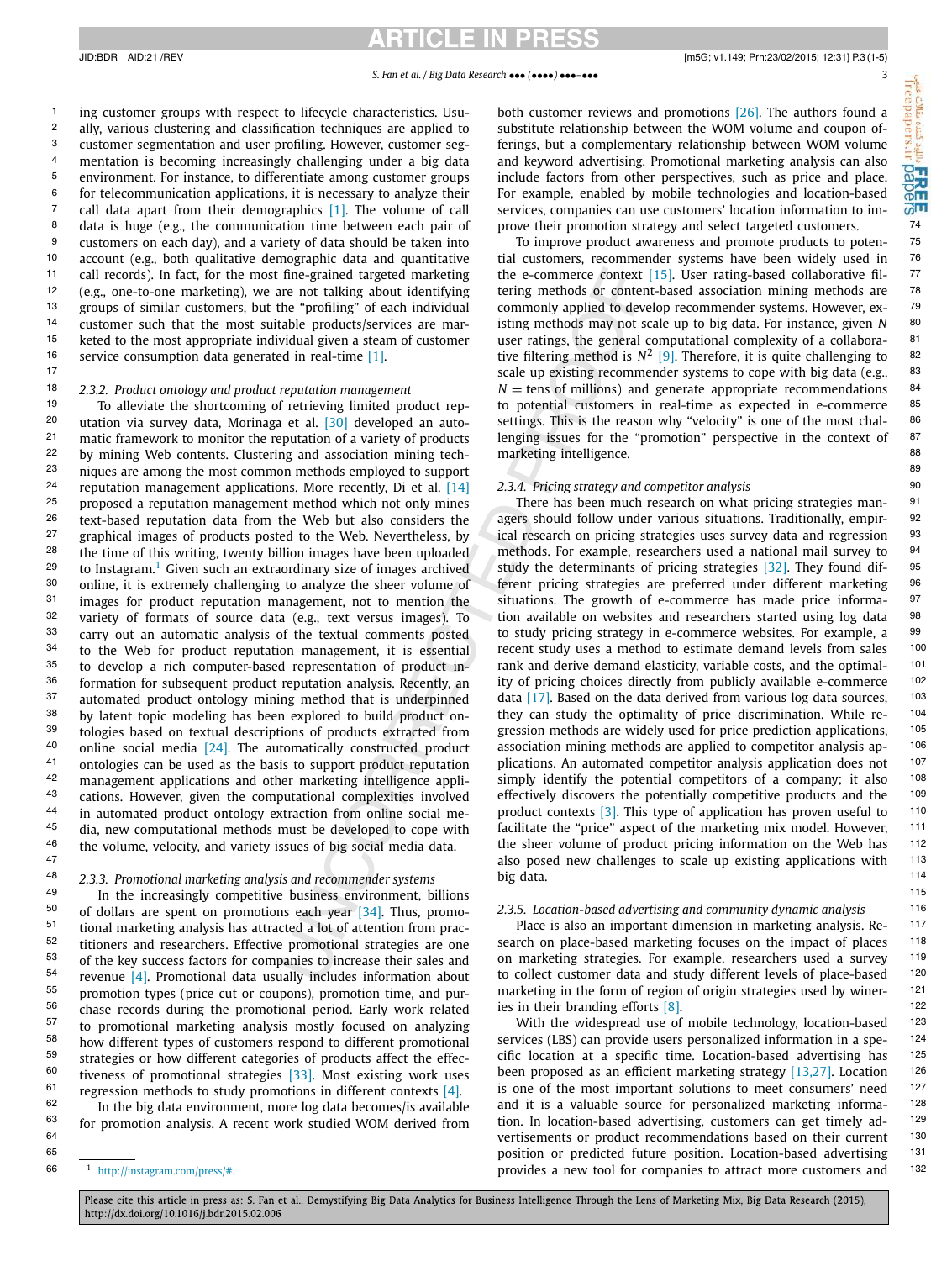<span id="page-3-0"></span><sup>1</sup> enhance brand value. One challenge for location-based advertising sources. For example, both customer reviews and social me-  $6$  $^2$  is how to accurately predict customers' locations. Both spatial and  $\qquad$  dia data can be used to study customer opinions toward a  $\qquad$  6 <sup>3</sup> temporal data should be taken into consideration (temporal mov- company or a product. However, data collection and analysis 6 <sup>4</sup> ing pattern mining for location-based service). We need to process **the methods may be different due to different** structure, quality, <sup>7</sup>  $^5$  a large volume of spatial and temporal data within a short time  $^{\prime\prime}$  granularity, and objectivity. Further, survey data and log data  $^{\prime\prime}$  , <sup>6</sup> period before customers move to new locations. Thus, the "veloci-**can also be used to study the same market**ing problem. How <sup>7</sup>  $\frac{7}{10}$  ty" issue of big data is also one of the most challenging aspects for  $\frac{1}{100}$  to conduct surveys in social media and confirm the survey re-8 74 sult with log data in social media will become an important location-based advertising.

<sup>9</sup> Researchers explored the log data in location-based social net-**the interal to the commerce research and applications.** <sup>10</sup> works to uncover user profiles; these automatically discovered user  $\qquad 5$ . How to balance investments in marketing intelligence tech- <sup>76</sup> <sup>11</sup> profiles have the potential to be subsequently applied to location- miques. Big data-enabled marketing intelligence will become <sup>77</sup> <sup>12</sup> based targeted marketing [\[36\].](#page-4-0) Regression and classification meth-<br><sup>12</sup> based targeted marketing [36]. Regression and classification meth-<br>**2** a competitive source for consumer behavior and product plan-<sup>13</sup> ods are often utilized for location-based marketing applications. In  $\qquad$  ning; therefore all companies must invest in big data infras-  $\frac{79}{100}$ <sup>14</sup> another study, Castro et al. [11] leverage the GPS traces of individ-<br><sup>14</sup> another study, Castro et al. [11] leverage the GPS traces of individ-<br> <sup>15</sup> uals to uncover the location-based dynamics of different commu- 6. Data of a variety of formats and qualities will continue to grow <sup>81</sup> <sup>16</sup> nities. Through analyzing the dynamics of local communities, it is and be digitized. Even though peta-scale data (e.g., petabytes <sup>82</sup> <sup>17</sup> possible to predict their changing product/service preferences. As **120 of customer records**) may be considered big data now, the <sup>83</sup> <sup>18</sup> a result, effective marketing strategies can be developed with re-<br><sup>18</sup> a result, effective marketing strategies can be developed with re-<br> <sup>19</sup> spect to both the place and time dynamics of a group of customers. It is important to continuously refine the framework, methods, <sup>85</sup> <sup>20</sup> Nevertheless, this type of application needs to deal with both the and techniques that we discuss in this paper in order to meet <sup>86</sup> <sup>21</sup> "variety" and "velocity" issues of big data. For instance, both the the challenges for more advanced business intelligence in the <sup>87</sup> <sup>22</sup> relational data among users in location-based social networks and **the mature of the social constant and the social** and the set of hig data management. <sup>23</sup> GPS signals need to be analyzed to uncover the location-based dy-**2000 COV COVID-DISCOVERS** 69 <sup>24</sup> namics of a local community. In addition, since individuals may **References Example 20** 20 20 20 20 20 20 20 <sup>25</sup> constantly move around different places, location-based marketing the state of the state of the state of the state of the state of the state of the state of the state of the state of the state of the state of the stat 26 applications must be able to respond quickly in order to maintain [1] M.A. Abbasoğlu, B. Gedik, H. Ferhatosmanoğlu, Aggregate profile clustering for [92 27 the location sensitivity with respect to the constantly moving cus-<br>27 **EXECUTE:**  $\frac{100 \text{ K}}{200 \text{ K}} = 100 \text{ K}$ 28 tomers.<br>28 tomers. At the strategies, Cambridge and The Magnus (21 W.G. Axinn, L.D. Pearce, Mixed Method data Collection Strategies, Cambridge 94 tomers.

32 We propose to use a marketing mix framework for guiding  $\frac{1}{2}$  by the sequent of the marketing mix  $\frac{1}{2}$   $\frac{1}{2}$   $\frac{1}{2}$   $\frac{1}{2}$ 33 research in big data management for marketing intelligence. We for Brassington S. Pettitt, Principles of Marketing ET Prentice Hall, 2005. <sup>34</sup> identify the data sources, methods, and applications in different [7] E. Brown, Mining the social data stream for deeper customer insight, http:// 100 <sup>35</sup> marketing perspectives. We further discuss the challenging issues www.zdnet.com/, 2012. 36 related to big data management in the context of various mar-<br>36 related to big data management in the context of various mar-<br>36 related in the set in the context of various mar- $37$  keting perspectives. Based on the framework, we highlight future  $\frac{1}{5}$  16 38 104 [9] Y. Cai, R.Y. Lau, S.S. Liao, C. Li, H.-F. Leung, L.C. Ma, Object typicality for effective research directions in big data management.

- 40 1. How to select appropriate data sources for particular goals. [10] Survey Methods and Practices, Statistics Canada, 2010. [106] 106 41 The amount of available data is increasing. Current techniques  $\frac{1}{4}$  community dependent of  $\frac{1}{4}$  community density of  $\frac{1}{4}$  community dependent of  $\frac{1}{4}$  CM  $\frac{1}{4}$  CM  $\frac{1}{4}$  CM  $\frac{1}{4}$  CM  $\frac{1}{$ <sup>108</sup> 108 do not allow us to process all data available in a timely man-<br><sup>108</sup> 108 do not allow us to process all data available in a timely man-<br>108 do not allow us to process all data available in a timely man-<br>108 do no <sup>43</sup> 109 ner. Thus, data selection is a critical decision for managing that to big impact, MIS Q. 36 (4) (2012) 1165–1188. 44 **110** marketing intelligence. How to select data that can provide [13] S. Dhar, U. Varshney, Challenges and business models for mobile location-based 110 45 the most value to business decision-making requires future  $\frac{1}{111}$  services and advertising commun. ACM 54 (5) (2011) 121-128. 46 **112 research on the alignment between data and marketing intel-**  $\frac{114}{11}$  **thousand worlds?** on the planetime of magnes in e-commerce in: Proceedings of the 112 marketing intelligence. How to select data that can provide ligence goals.
- <sup>48</sup> 2. How to select appropriate data analysis methods. There are  $p$ , 633-642. 49 115 many types of methods that can be used to process data. 50 116 Given a particular data set, many methods may be applicable. 51 Regression and classification are usually used for prediction,  $\frac{1}{100}$  291–294 <sup>52</sup> while clustering and association rule mining are used for de- [16] D. Etherington, Apple sends out iPhone survey, seeks feedback on Android, <sup>118</sup> 53 scription. Further, big data brings issues such as imbalanced touch ID and more, http://techcrunch.com/, 2014. 54 **120** data distribution and large number of variables, which cannot [17] A. Ghose, A. Sundararajan, Evaluating pricing strategy using e-commerce data: 120  $\frac{121}{121}$  be efficiently handled by existing data mining methods. We also the companism mix decreases, some  $\frac{121}{121}$  and  $\frac{121}{121}$  and  $\frac{121}{121}$  and  $\frac{121}{121}$  and  $\frac{121}{121}$  and  $\frac{121}{121}$  and 56 122 need to improve existing methods to increase the efficiency 57 123 [19] H. Hedin, I. Hirvensalo, M. Vaarnas, The Handbook of Market Intelligence: Unwhile clustering and association rule mining are used for dedata distribution and large number of variables, which cannot and accuracy.
- 58 124 3. How to integrate different data sources to study complicated 59 125 marketing problems. Most existing studies use data from one 60 126 single data source. However, some complicated business prob-<sup>61</sup> 127 **127** 127 **127** 127 **127** 127 **127** 128 **127** 128 **127** 128 **127** 128 **127** 128 **127** 129 **127** 129 **127** 129 **127** 129 62 **128** ple, in order to study the impact of social media behavior on [22] M. Kaptein, P. Parvinen, E. Poyry, Theory vs. data-driven learning in future 128 63 129 purchase behavior, we may need to combine social media data 64 130 [23] S.-Y. Kim, T.-S. Jung, E.-H. Suh, H.-S. Hwang, Customer segmentation and stratple, in order to study the impact of social media behavior on and transaction records.
- 65 4. When using different data sources to study the same market-<br> $\frac{1}{1}$  exp development based on customer lifetime value: a case study. Expert Syst. 131 <sup>66</sup> ing problem, how to deal with the heterogeneity among data and ppl. 31 (1) (2006) 101-107.

sources. For example, both customer reviews and social media data can be used to study customer opinions toward a company or a product. However, data collection and analysis methods may be different due to different structure, quality, granularity, and objectivity. Further, survey data and log data can also be used to study the same marketing problem. How to conduct surveys in social media and confirm the survey retopic in e-commerce research and applications.

- 5. How to balance investments in marketing intelligence techniques. Big data-enabled marketing intelligence will become a competitive source for consumer behavior and product planning; therefore all companies must invest in big data infrastructure including data scientists and big data platforms.
- 6. Data of a variety of formats and qualities will continue to grow and be digitized. Even though peta-scale data (e.g., petabytes of customer records) may be considered big data now, the same volume of data may not be considered big in a few years. It is important to continuously refine the framework, methods, and techniques that we discuss in this paper in order to meet the challenges for more advanced business intelligence in the next generation of big data management.

### **References**

- [1] M.A. Abbasoğlu, B. Gedik, H. Ferhatosmanoğlu, Aggregate profile clustering for telco analytics, Proc. VLDB Endow. 6 (12) (2013) 1234–1237.
- <sup>95</sup> 95 29 95 1 3 3. Bao, R. Li, Y. Yu, Y. Cao, Competitor mining with the web, IEEE Trans. Knowl. University Press, 2006.
- 30 96 **3. Future research directions** Data Eng. 20 (10) (2008) 1297–1310.
- 31 97 [4] D.R. Bell, J. Chiang, V. Padmanabhan, The decomposition of promotional response: an empirical generalization, Mark. Sci. 18 (4) (1999) 504–526.
	- [5] N.H. Borden, The concept of the marketing mix, J. Advert. Res. 4 (2) (1964) 2–7.
	- [6] F. Brassington, S. Pettitt, Principles of Marketing, FT Prentice Hall, 2005. [7] E. Brown, Mining the social data stream for deeper customer insight, [http://](http://www.zdnet.com/) [www.zdnet.com/,](http://www.zdnet.com/) 2012.
	- [8] J. Bruwer, R. Johnson, Place-based marketing and regional branding strategy perspectives in the California wine industry, J. Consum. Mark. 27 (1) (2010) 5–16.
- 39 105 Web of Things recommendations, Decis. Support Syst. 63 (2014) 52–63.
	- [10] Survey Methods and Practices, Statistics Canada, 2010.
	- [11] P.S. Castro, D. Zhang, C. Chen, S. Li, G. Pan, From taxi GPS traces to social and community dynamics: a survey, ACM Comput. Surv. 46 (2) (2013) 17.
	- [12] H. Chen, R.H. Chiang, V.C. Storey, Business intelligence and analytics: from big data to big impact, MIS Q. 36 (4) (2012) 1165–1188.
	- services and advertising, Commun. ACM 54 (5) (2011) 121–128.
- 47 **113** 113 113 113 113 113 114 115 116 12 116 12 116 12 116 12 116 12 116 12 116 12 116 12 116 12 116 12 116 12 116 12 116 12 116 12 116 12 116 12 116 12 116 12 116 12 116 12 116 12 116 12 116 12 116 12 116 12 116 12 116 [14] W. Di, N. Sundaresan, R. Piramuthu, A. Bhardwaj, Is a picture really worth a thousand words?: on the role of images in e-commerce, in: Proceedings of the pp. 633–642.
	- [15] M.B. Dias, D. Locher, M. Li, W. El-Deredy, P.J.G. Lisboa, The value of personalised recommender systems to e-business: a case study, in: Proceedings of the 2008 ACM Conference on Recommender Systems, ACM, Lausanne, Switzerland, 2008, pp. 291–294.
	- touch ID and more, <http://techcrunch.com/>, 2014.
	- evidence and estimation challenges, Stat. Sci. (2006) 131–142.
	- [18] C.L. Goi, A review of marketing mix: 4Ps or more?, Int. J. Mark. Stud. 1 (1) (2009) 2.
	- derstand, Compete and Grow in Global Markets, John Wiley & Sons, 2014.
	- [20] A. Jacobs, The pathologies of big data, Commun. ACM 52 (8) (2009) 36-44.
	- [21] S. Kaisler, F. Armour, J.A. Espinosa, W. Money, Big data: issues and challenges moving forward, in: 6th Hawaii International Conference on System Sciences, (HICSS), 2013, IEEE, 2013, pp. 995–1004.
	- e-commerce, in: 46th Hawaii International Conference on System Sciences, (HICSS), 2013, IEEE, 2013, pp. 2763–2772.
	- egy development based on customer lifetime value: a case study, Expert Syst. Appl. 31 (1) (2006) 101–107.

Please cite this article in press as: S. Fan et al., Demystifying Big Data Analytics for Business Intelligence Through the Lens of Marketing Mix, Big Data Research (2015), http://dx.doi.org/10.1016/j.bdr.2015.02.006